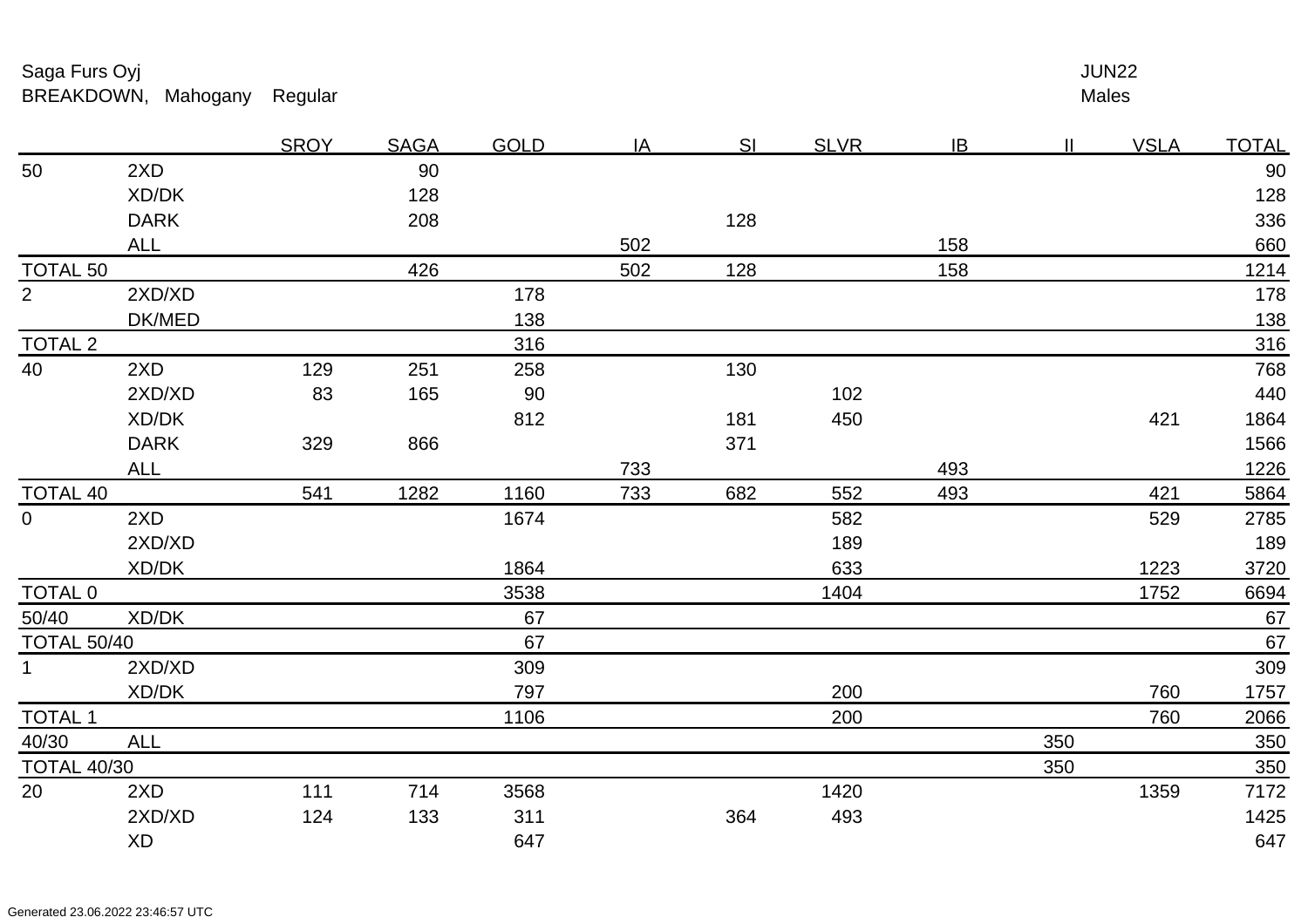Males <u>r and the set of the set of the set of the set of the set of the set of the set of the set of the set of the set of the set of the set of the set of the set of the set of the set of the set of the set of the set of the se</u>

|                                       |                     | <b>SROY</b> | <b>SAGA</b> | <b>GOLD</b> | IA   | SI   | <b>SLVR</b> | IB   | $\mathbf{I}$ | <b>VSLA</b> | <b>TOTAL</b> |
|---------------------------------------|---------------------|-------------|-------------|-------------|------|------|-------------|------|--------------|-------------|--------------|
|                                       | XD/DK               |             |             | 1765        |      |      | 1003        |      |              | 1367        | 4135         |
|                                       | <b>DARK</b>         | 319         | 2382        | 338         |      | 504  |             |      |              |             | 3543         |
|                                       | <b>ALL</b>          |             |             |             | 796  |      |             | 151  | 172          |             | 1119         |
| <b>TOTAL 20</b>                       |                     | 554         | 3229        | 6629        | 796  | 868  | 2916        | 151  | 172          | 2726        | 18041        |
| 30                                    | 2XD                 | 103         | 184         | 2097        |      | 136  | 1067        |      |              | 891         | 4478         |
|                                       | 2XD/XD              | 143         | 267         | 208         |      | 74   | 126         |      |              | 177         | 995          |
|                                       | XD                  |             |             | 348         |      |      |             |      |              |             | 348          |
|                                       | XD/DK               |             |             | 1354        |      | 105  | 776         |      |              | 1003        | 3238         |
|                                       | <b>DARK</b>         | 318         | 784         | 203         |      | 539  |             |      |              |             | 1844         |
|                                       | <b>ALL</b>          |             |             |             | 1572 |      |             | 533  | 123          |             | 2228         |
| <b>TOTAL 30</b>                       |                     | 564         | 1235        | 4210        | 1572 | 854  | 1969        | 533  | 123          | 2071        | 13131        |
| <b>TOTAL 2XD</b>                      |                     | 343         | 1239        | 7597        |      | 266  | 3069        |      |              | 2779        | 15293        |
| <b>TOTAL 2XD/XD</b>                   |                     | 350         | 565         | 1096        |      | 438  | 910         |      |              | 177         | 3536         |
| <b>TOTAL XD</b><br><b>TOTAL XD/DK</b> |                     |             |             | 995         |      |      |             |      |              |             | 995          |
|                                       |                     |             | 128         | 6659        |      | 286  | 3062        |      |              | 4774        | 14909        |
|                                       | <b>TOTAL DARK</b>   | 966         | 4240        | 541         |      | 1542 |             |      |              |             | 7289         |
|                                       | <b>TOTAL DK/MED</b> |             |             | 138         |      |      |             |      |              |             | 138          |
| <b>TOTAL ALL</b>                      |                     |             |             |             | 3603 |      |             | 1335 | 645          |             | 5583         |
| <b>TOTAL C1</b>                       |                     |             | 365         | 1744        |      | 121  |             |      |              |             | 2230         |
|                                       | TOTAL C1/C2         | 1006        | 1635        | 14245       |      | 1364 | 7041        |      |              | 7730        | 33021        |
| <b>TOTAL C2</b>                       |                     |             | 2131        | 1037        | 3603 | 460  |             | 1335 | 645          |             | 9211         |
| <b>TOTAL C3</b>                       |                     | 653         | 2041        |             |      | 587  |             |      |              |             | 3281         |
|                                       | <b>TOTAL LNAP</b>   |             | 539         |             |      | 210  |             |      |              |             | 749          |
|                                       | <b>TOTAL OPEN</b>   |             |             |             |      |      |             |      |              | 1461        | 1461         |
|                                       | <b>TOTAL SPAR</b>   |             |             |             | 3603 |      |             | 1335 |              |             | 4938         |
| <b>TOTAL VELV</b>                     |                     |             |             | 15390       |      |      | 7041        |      |              | 6451        | 28882        |
| <b>TOTAL</b>                          |                     | 1659        | 6172        | 17026       | 3603 | 2532 | 7041        | 1335 | 645          | 7730        | 47743        |
|                                       |                     |             |             |             |      |      |             |      |              |             |              |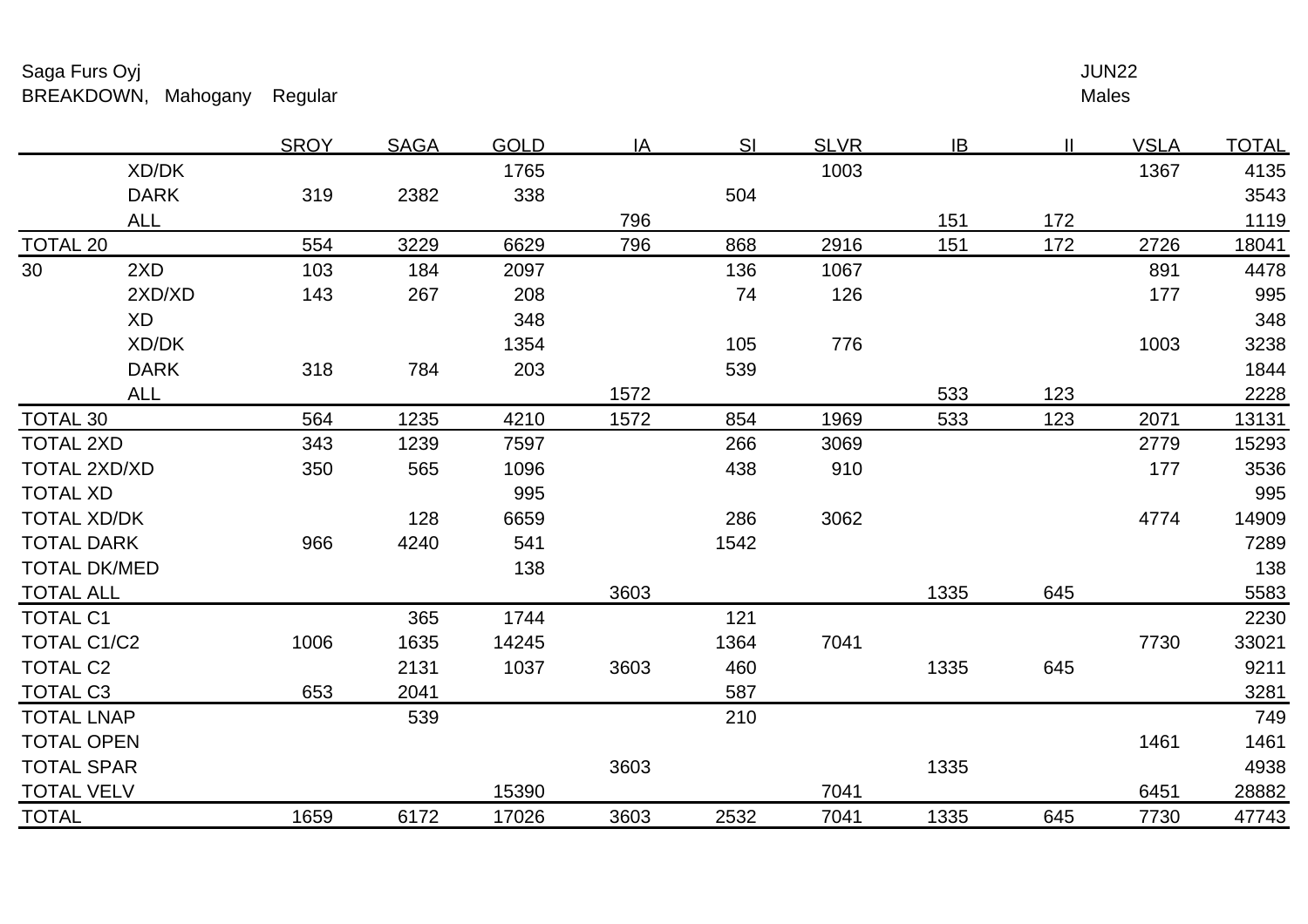| Saga Furs Oyj<br>BREAKDOWN, | Mahogany | Regular     |             | <b>JUN22</b><br><b>Males</b> |    |   |             |    |  |             |              |
|-----------------------------|----------|-------------|-------------|------------------------------|----|---|-------------|----|--|-------------|--------------|
|                             |          | <b>SROY</b> | <b>SAGA</b> | <b>GOLD</b>                  | ΙA | S | <b>SLVR</b> | ΙB |  | <b>VSLA</b> | <b>TOTAL</b> |
| Lots:                       | 274      |             |             |                              |    |   |             |    |  |             |              |
| Showlots:                   | 181      |             |             |                              |    |   |             |    |  |             |              |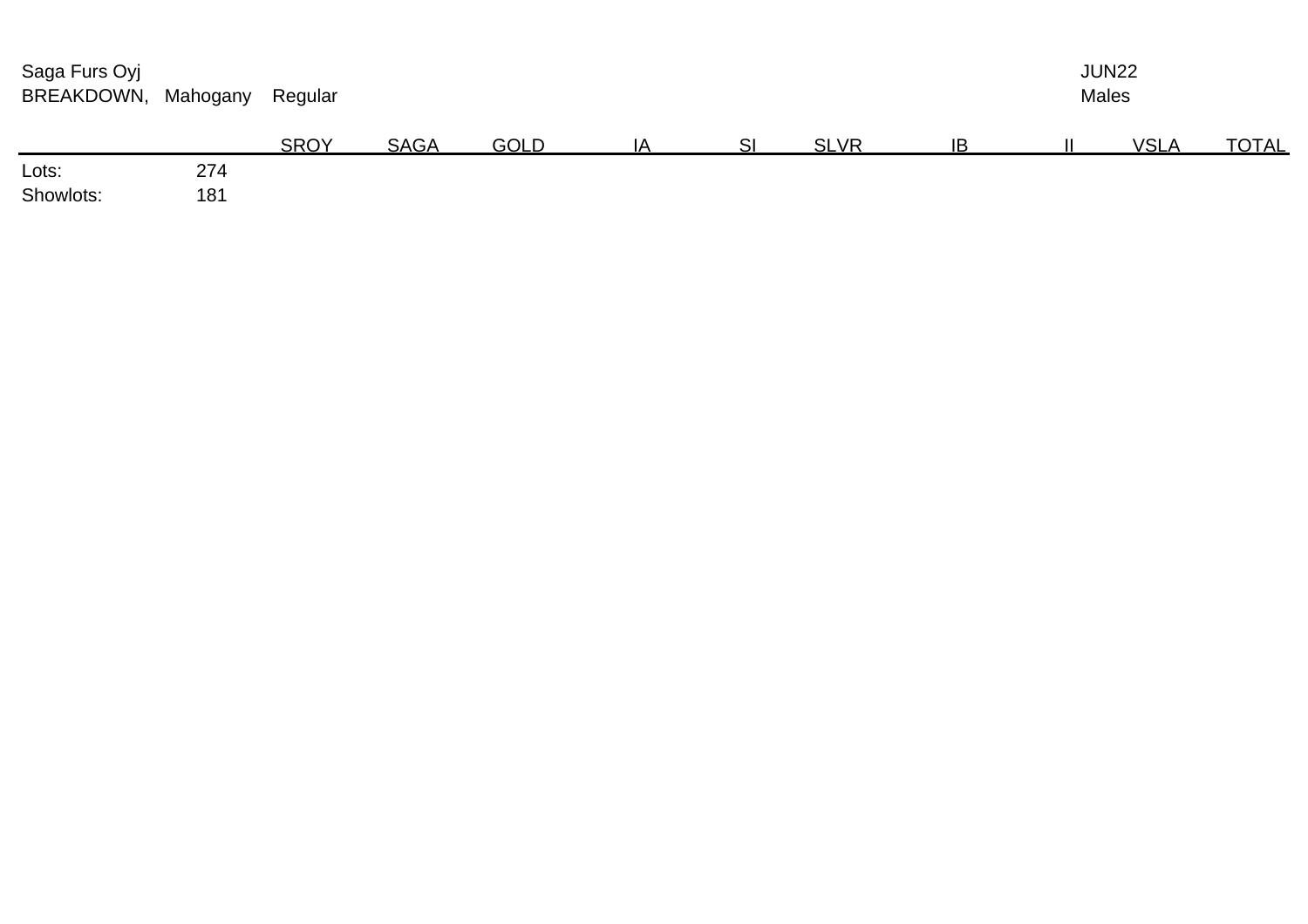### Females r and the state of the state of the state of the state of the state of the state of the state of the state of the state of the state of the state of the state of the state of the state of the state of the state of the stat

|                    |             | <b>SROY</b> | <b>SAGA</b> | <b>GOLD</b> | IA  | <b>SI</b> | <b>SLVR</b> | IB  | $\mathbf{II}$ | <u>VSLA</u> | <u>TOTAL</u> |
|--------------------|-------------|-------------|-------------|-------------|-----|-----------|-------------|-----|---------------|-------------|--------------|
| $\overline{2}$     | 2XD         |             | 3578        | 4413        |     | 1757      | 1112        |     |               | 1645        | 12505        |
|                    | 2XD/XD      |             |             | 161         |     |           | 127         |     |               | 237         | 525          |
|                    | <b>XD</b>   |             | 1445        | 358         |     | 2027      |             |     |               |             | 3830         |
|                    | XD/DK       |             |             | 2151        |     |           | 684         |     |               | 1695        | 4530         |
|                    | <b>DARK</b> |             |             | 172         |     | 1228      |             |     |               |             | 1400         |
| <b>TOTAL 2</b>     |             |             | 5023        | 7255        |     | 5012      | 1923        |     |               | 3577        | 22790        |
| $\overline{0}$     | 2XD         | 198         | 883         | 842         |     | 478       | 231         |     |               | 281         | 2913         |
|                    | 2XD/XD      | 101         |             | 407         |     |           | 126         |     |               |             | 634          |
|                    | XD/DK       |             |             | 928         |     |           | 382         |     |               | 505         | 1815         |
|                    | <b>DARK</b> | 511         | 1870        |             |     | 1204      |             |     |               |             | 3585         |
|                    | <b>ALL</b>  |             |             |             | 731 |           |             | 103 | 117           |             | 951          |
| <b>TOTAL 0</b>     |             | 810         | 2753        | 2177        | 731 | 1682      | 739         | 103 | 117           | 786         | 9898         |
| 3                  | 2XD         |             |             | 1456        |     |           | 306         |     |               | 889         | 2651         |
|                    | 2XD/XD      |             |             | 136         |     |           |             |     |               |             | 136          |
|                    | XD/DK       |             |             | 700         |     |           | 306         |     |               | 794         | 1800         |
| TOTAL <sub>3</sub> |             |             |             | 2292        |     |           | 612         |     |               | 1683        | 4587         |
| $\mathbf{1}$       | 2XD         | 374         | 1101        | 4340        |     | 1714      | 1328        |     |               | 1459        | 10316        |
|                    | 2XD/XD      | 125         | 197         | 314         |     | 286       | 403         |     |               |             | 1325         |
|                    | <b>XD</b>   |             |             | 369         |     | 1810      |             |     |               |             | 2179         |
|                    | XD/DK       |             |             | 1918        |     |           | 911         |     |               | 1417        | 4246         |
|                    | <b>DARK</b> | 992         | 3328        | 298         |     | 1236      |             |     |               |             | 5854         |
|                    | <b>ALL</b>  |             |             |             |     |           |             |     | 225           |             | 225          |
| TOTAL <sub>1</sub> |             | 1491        | 4626        | 7239        |     | 5046      | 2642        |     | 225           | 2876        | 24145        |
| 20                 | 2XD         |             | 122         |             |     |           |             |     |               |             | 122          |
|                    | 2XD/XD      | 159         |             |             |     | 109       |             |     |               |             | 268          |
|                    | XD/DK       |             | 211         | 133         |     | 85        |             |     |               |             | 429          |
|                    | <b>DARK</b> | 93          | 232         |             |     | 92        |             |     |               |             | 417          |
| <b>TOTAL 20</b>    |             | 252         | 565         | 133         |     | 286       |             |     |               |             | 1236         |
|                    |             |             |             |             |     |           |             |     |               |             |              |